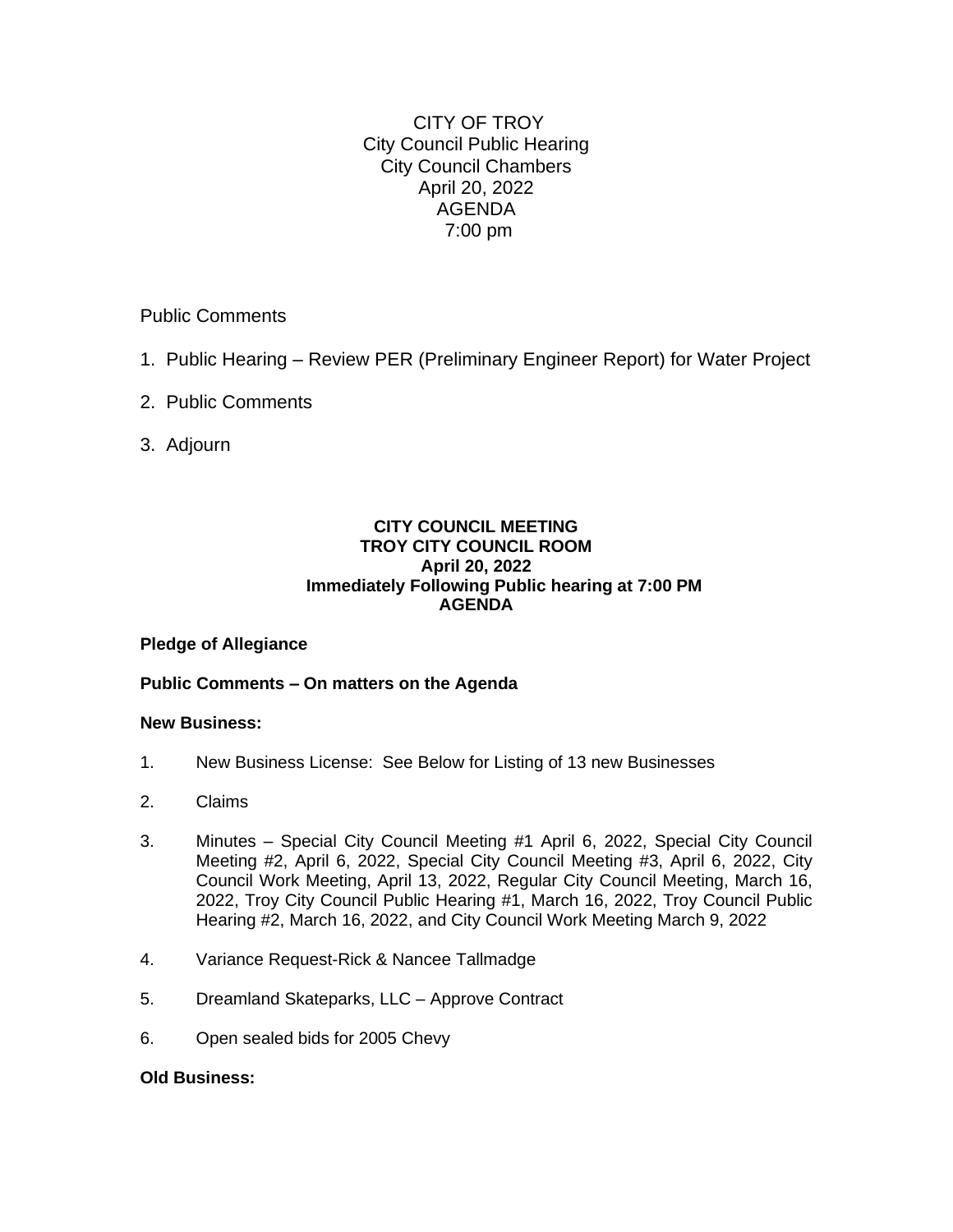None

**Department Reports:** Mayor, Council, Department Heads

# **Public Comments – On matters not on the Agenda**

**Adjourn**

# **New Business Licenses:**

# **Business**

|             | <b>Name</b>                                            | Owner                            | <b>Located</b>                   | Type                                       |
|-------------|--------------------------------------------------------|----------------------------------|----------------------------------|--------------------------------------------|
| $\mathbf 1$ | <b>Pipe Creek</b><br>Plumbing Co, Inc.                 | <b>Jeff Sooter</b>               | Libby,<br>Montana                | Plumbing<br>Contractor                     |
| 2           | <b>Helping Hands</b><br><b>Home Services</b>           | Lori Clay                        | 131 Wapiti<br>Way, Troy          | Housekeeping,<br>Meal Prep, &<br>Shopping  |
| 3           | <b>Black Diamond</b><br>Construction MT,<br><b>LLC</b> | Jacob Pinard                     | Troy, Montana                    | <b>General Contractor</b>                  |
| 4           | <b>Dupuis Street</b><br>Sweeping                       | Dennis Dupuis                    | Troy, Montana                    | <b>Street Sweeping</b>                     |
| 5           | JTS Ent, LLC                                           | Jerry Johnston                   | Sedro-<br>Woolley,<br>Washington | Construction                               |
| 6           | <b>Details</b>                                         | <b>Shelley Goff-</b><br>Kingston | Troy, Montana                    | Cleaning, Cooking<br>& Personal<br>Shopper |
| 7           | Calvert's Bargain                                      | Norman &                         | 605 E                            | 2nd Hand Store                             |